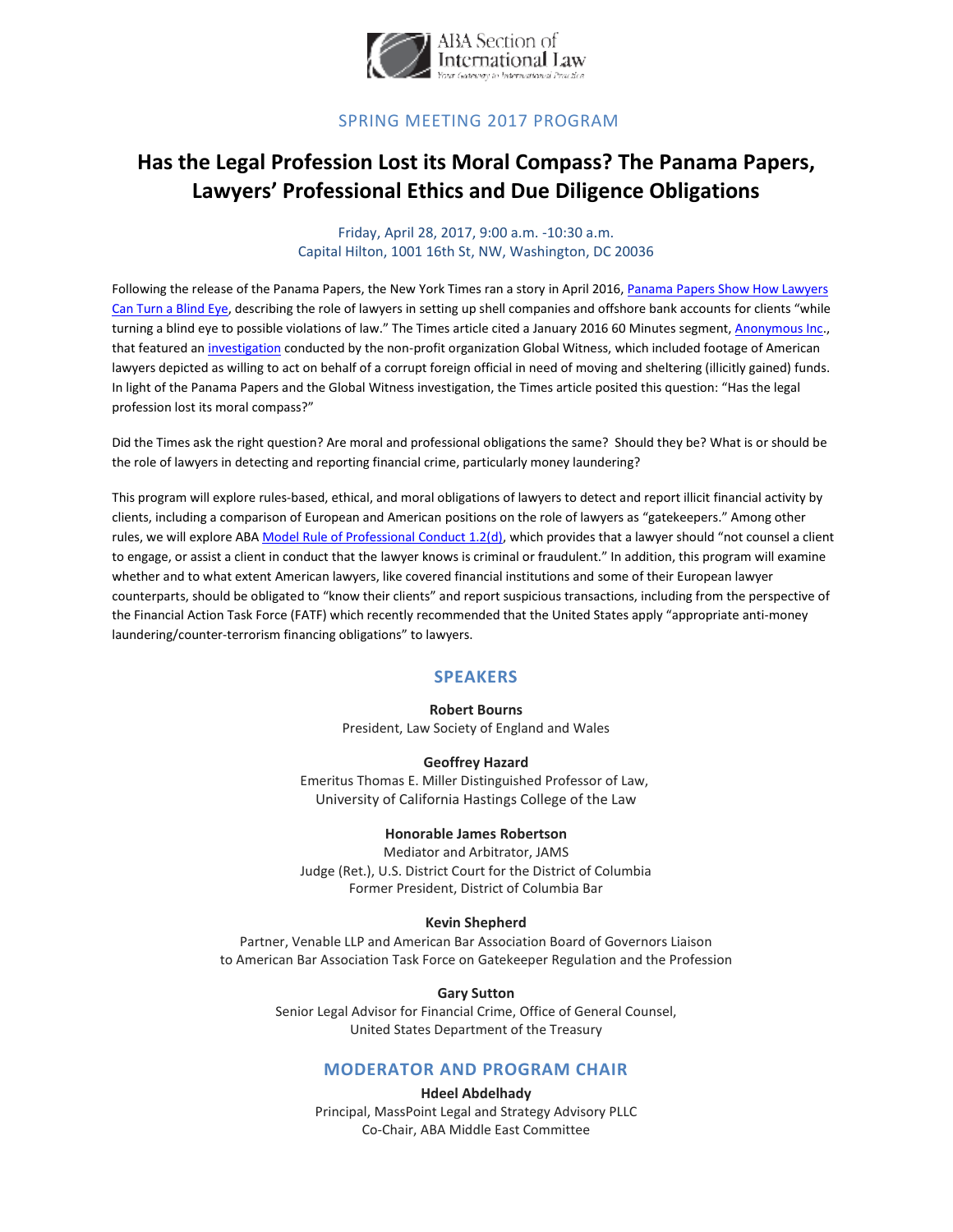

### **[Robert Bourns](http://www.tltsolicitors.com/people/robert-bourns/)**



#### **[Professor Geoffrey Hazard](http://www.uchastings.edu/faculty/hazard/index.php)**



## **[Honorable James Robertson](https://www.jamsadr.com/robertson/)**



Robert Bourns is the former senior partner at TLT and the president of the Law Society. Robert trained with Osborne Clarke and was admitted 1980. For the first 6 years as a solicitor he undertook criminal defense work, later moving to employment, partnership and regulatory work. Robert has significant experience managing and developing a growing business across the UK, having been managing partner for six years and more recently senior partner at TLT. He has been involved with local law societies intermittently for many years, having been a secretary and president of Bristol Law Society and secretary of the Association of South Western Law Societies. Robert joined the Law Society Council in 2011 and is an elected member of the Management Board. He is one of five representatives for the City of London constituency, a member of the Law Society's Equality and Diversity Committee and a member of the RAB Regulatory Processes Committee.

Geoffrey Hazard is perhaps the primary figure in legal ethics in the country today. His treatise Civil Procedure (Foundation, 5th ed. 2001), with Fleming James Jr. and John Leubsdorf, is a mainstay of American legal education. His book (with Angelo Dondi), Legal Ethics: A Comparative Study (Stanford, 2004) compares ethics in the legal professions of modern industrialized countries. Hazard received the ABA Michael Franck Award in Professional Responsibility, American Bar Foundation Research Award and William Keck Foundation Award, Columbia University School of Law Association Medal for Excellence, American Judicature Society, Outstanding Contributions to Promoting Effective Administration of Justice, the ceremony of Salute, Superior Court of Pennsylvania, the International Insolvency Institute Gold Award, and the ABA Robert J. Kutak Award as well as seven honorary degrees.

The Honorable James Robertson served with distinction as a United States District Judge for the District of Columbia for more than 15 years before his retirement on June 1, 2010, presiding over a docket that included a broad range of complex federal civil cases. He has earned a well-deserved reputation for fairness, integrity, courage, intelligence, decisiveness, compassion, and fair play. A progressive thinker and innovator, Judge Robertson served on the Judicial Conference Committee on Information Technology for eight years and was its chair from 2003 through 2005, presiding over the introduction of electronic filing in the federal judiciary and initiating an on-line system for receiving and reviewing clerkship applications. While an active federal judge, he served on the Foreign Intelligence Surveillance Court. Prior to Judge Robertson's appointment to the federal bench, he was in private law practice for 25 years with Wilmer, Cutler & Pickering. He also served with the Lawyers' Committee for Civil Rights Under Law, as a civil rights litigator in Mississippi, as its national director in Washington, and later as cochairman. He was a member of the Board of Governors of the D.C. Bar and was elected president in 1990. Judge Robertson is a Fellow of the American College of Trial Lawyers and a member of the American Law Institute.

### **[Kevin Shepherd](https://www.venable.com/kevin-l-shepherd/)**



#### **Gary Sutton**

Kevin Shepherd is a senior partner in the Venable LLP's Real Estate Practice Group. He represents large national and multinational institutions in complex real estate transactions, ranging from the development of electric generation power plant facilities and the world headquarters of a multinational biotechnology and life science firm to the purchase and sale of the nation's highest profile assets. Mr. Shepherd holds significant leadership positions in Venable and law-related organizations. Mr. Shepherd is Managing Director of Finance and chair of Venable's Finance Committee, which oversees the firm's financial operations, policies, and procedures. For a dozen years, Mr. Shepherd served as chair of Venable's Real Estate Practice Group. Mr. Shepherd is a past Chair of the ABA Section of Real Property, Trust and Estate Law, and he is a past president of the American College of Real Estate Lawyers. Mr. Shepherd has served on a number of task forces and committees, and is chair of the ABA Task Force on Gatekeeper Regulation and the Profession, and he served for several years on the ABA Standing Committee on Publishing Oversight.

Gary W. Sutton is Senior Legal Advisor for Financial Crime in the Office of the General Counsel at the U.S. Treasury Department, where he serves as a member of the U.S. delegation to the FATF and participated in the FATF's review of the standards. He received a J.D. from Harvard Law School and a B.A. from the University of Minnesota magna cum laude.